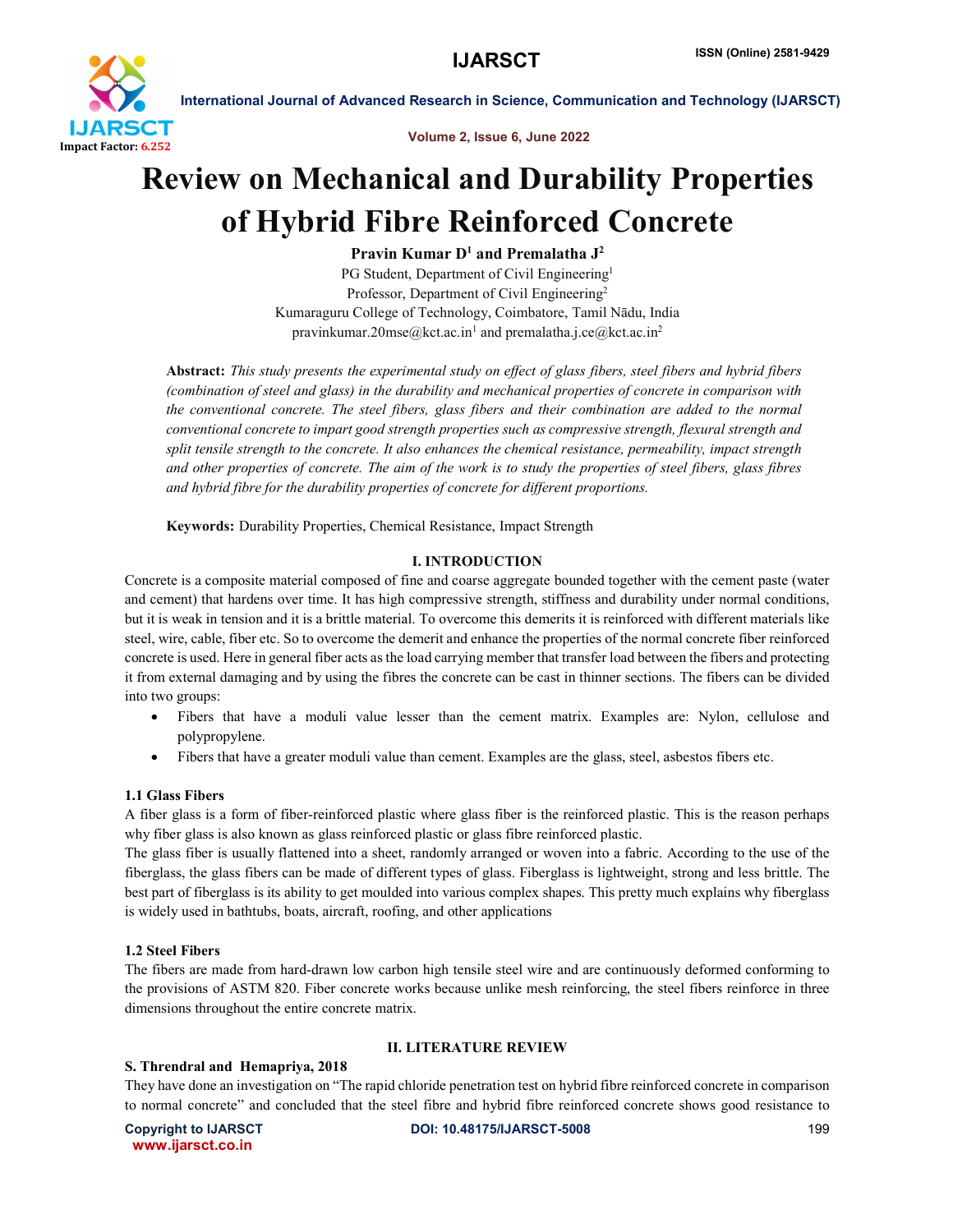

# Volume 2, Issue 6, June 2022

permeability compared to conventional concrete and less cracks are formed in the specimen which indicates improved ductility with the addition of fibres.

# M.P Singh et al., 2014

They have done an experimental study on strength properties and water permeability of hybrid steel fibre reinforced concrete and have concluded that the steel fibre reinforced concrete shows decrease in permeability and that there is a maximum decrease in water permeability with 12.5mm long steel fibres at a volume faction of 1.0% and the strength properties are also increased with addition of steel fibres.

# Dhirendra Singhal et al., 2011

They studied the Permeability of steel fibre reinforced concrete with the influence of fibre parameters and explained that the permeability of concrete decreases significantly with the inclusion of steel fibres in concrete, and that there is also decrease in the permeability in further addition of steel fibres by weight factions.

# E. Arunakanthi, et al., 2016

They have experimentally studied the properties of fiber reinforced concrete and said that in compressive strength, flexural strength and split tensile strength, the addition of Steel fiber the strength is increasing linearly, but in glass fiber up to 1% it is increasing and from 2% it is decreasing.

# Vamsi Krishna and Srinivasarao, 2016

Studied on durability of steel fiber reinforced concrete. The grade of concrete adopted is M30. Fiber dosage of 0.5%, 1% and 1.5% by volume of concrete were used for their study. Hooked steel fibers were randomly dispersed in concrete. The cube specimens were immersed in 3% Sulfuric acid for a curing period of 28 days and 56days. Steel fibers were found to be effective to acid resistance. Percentage loss of weight was increased with increasing in fiber dosage subjected to acid curing. Compressive strength decreased with increase in fiber dosage respectively subjected to acid curing compare to normal concrete. Fiber dosage of 0.5% shows better results.

# Nithin Dsouza et al., 2018

They investigated on strength and durability aspects of steel fiber reinforced concrete. For their study M25 grade concrete with hookend type steel fibers dosages of 0.5%, 1% and 1.5% by weight of concrete having an aspect ratio of 60 were used. The specimens are tested for 7 and 28 days age. It is observed that, when compared to conventional concrete the steel fiber reinforced concrete was more resistant to acid attack and sulphate attack, leading to less loss of weight and compressive strength for concrete with addition of steel fibers. Among the different percentage of steel fiber reinforced concrete, the 1.5% steel fiber reinforced by weight of its concrete is more resistant to the acid attack and sulphate attack.

# Chandra Khoe, et al., 2011

"Oxygen permeability of fiber-reinforced polymers", the use of fiber reinforcement in concrete reduces the corrosion rate in concrete. Since oxygen molecules are smaller than water and chloride molecule they diffuse faster. So here the oxygen permeability test is done as a comparison with normal fiber reinforced concrete and epoxy coated fiber reinforced concrete and the results shoes that the oxygen permeability of normal fiber reinforced concrete is poorer than epoxy coated fiber reinforced concrete.

# P. Saravana, et al., 2010

"Study on strength and chloride ion penetration resistance of fiber reinforced concrete", the experiment is conducted as comparison of strength and permeability of steel and polypropylene fiber reinforced concrete. The results shows that mechanical properties increase with percentage of increase in Steel fibres compared to Polypropylene fibre whereas the the passage of chloride ion is reduced in Polypropylene fiber compared to Steel fibers.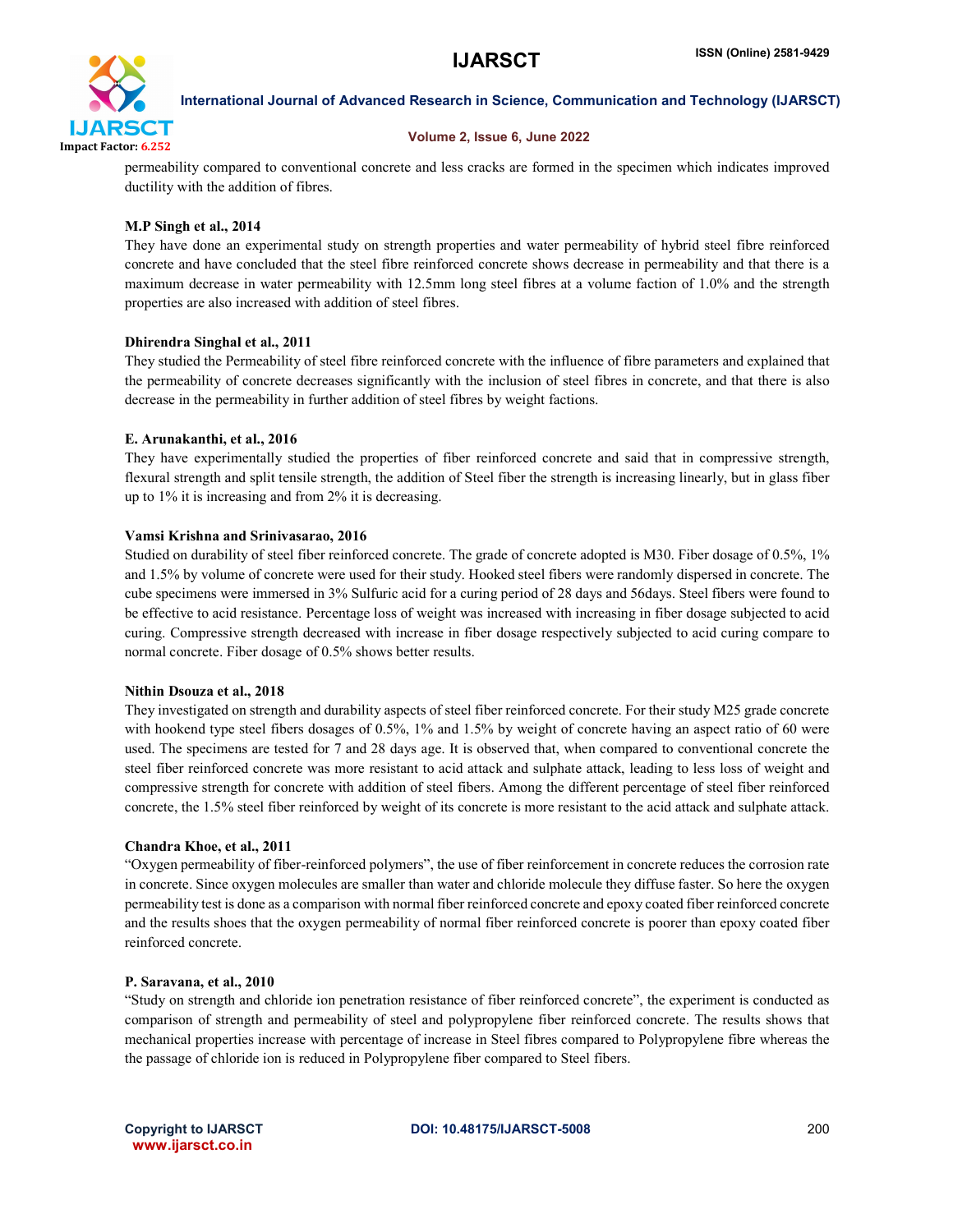

### Volume 2, Issue 6, June 2022

# Chandramouli.k, et al., 2010

"Chloride ion penetration resistance studies on concrete modified with alkali resistance glass fibers", here the influence of fiber content on the durability performance of glass fiber reinforced concrete specimen having different percentage of glass fiber with varying grades of concrete are investigated. The durability properties of modified concrete and normal concrete specimen are compared. The results shows that the addition of glass fibers improves the durability property of the concrete appreciably.

# Kesava Raju Vegesana, et al., 2020

They Researched Compressive behavior of Steel Fiber Reinforced concrete exposed to Chemical attack and found that the steel fiber reinforced concrete is subjected to chemical attack with both chloride and sulphate. After that process the compressive strength of the specimen is tested and compared with normal concrete. The results reveals that the steel fiber reinforced performs better than conventional concrete for all the attacks.

# Suseendran et al., 2018

They have studied strength and chloride ion penetration resistance of fibre reinforced concrete and said that the mechanical properties increase with percentage of increase in Steel fibres compared to Polypropylene fibre and the passage of chloride ion is reduced in Polypropylene fibre compared to Steel fibres

# V.Marcos-Meson, et al., 2019

They studied Durability of steel fiber reinforced concrete exposed to acid attack and said that the steel fiber reinforced concrete is subjected to chemical attack and the durability of the concrete is tested. The result shows that the steel fiber reinforced concrete acts same as normal concrete upon acid attack when the concrete is not cracked but whereas when it is cracked it leads to larger deterioration of its mechanical properties.

# III. CONCLUSION

- There is a significance increase in the mechanical properties such as the compressive, flexural, split tensile strength of the concrete with the addition of fibres to the concrete.
- With the inclusion of fibre to the concrete have good durability properties when compared to the conventional concrete
- The steel fibre concrete shows good strength properties compared to other types of fibres that are added to the concrete, whereas the glass fibre and other fibre has good chemical resistance and sulphate attack than steel fibre concrete, so combination of both the fibre as hybrid fibre produce the good results.

# **REFERENCES**

- [1]. Samadhan Garad, Prof. Navanath Phadtare, "Experimental analysis of glass fiber reinforced concrete", international journal of advanced engineering technology, E-ISSN 0976-3945.
- [2]. Eng. Pshtiwan N. Shakor, et al., "Glass fibre reinforced concrete use in construction", international journal of technology and engineering system(IJTES), Vol.2 no.2, 2011.
- [3]. A. P. Singh, et al., "Permeability of steel fibre reinforced concrete with the influence of fibre parameters", Elsevire Ltd., 2011.
- [4]. M. P. Singh, et al., "Experimental study on strength characteristics and water permeability of hybrid steel fibre reinforced concrete", international scholarly research, volume 2014.
- [5]. S. Thendral, et al., "The rapid chloride penetration test on hybrid fibre reinforced concrete in comparison to normal concrete", international journal of pure and applied mathematics, volume 119, 2018.
- [6]. Ankur C Bhogayata, et al., "Impact strength, Permeability and chemical resistance of concrete reinforced with metalized plastic waste fibres", construction and building material, 2018.
- [7]. Kesava Raju Vegesana, et al., "Compressive behaviour of Steel Fibre Reinforced concrete exposed to Chemical attack", American journal of construction and building materials, 2020.
- [8]. V.Marcos-Meson, et al., "Durability of steel fibre reinforced concrete exposed to acid attack", construction and